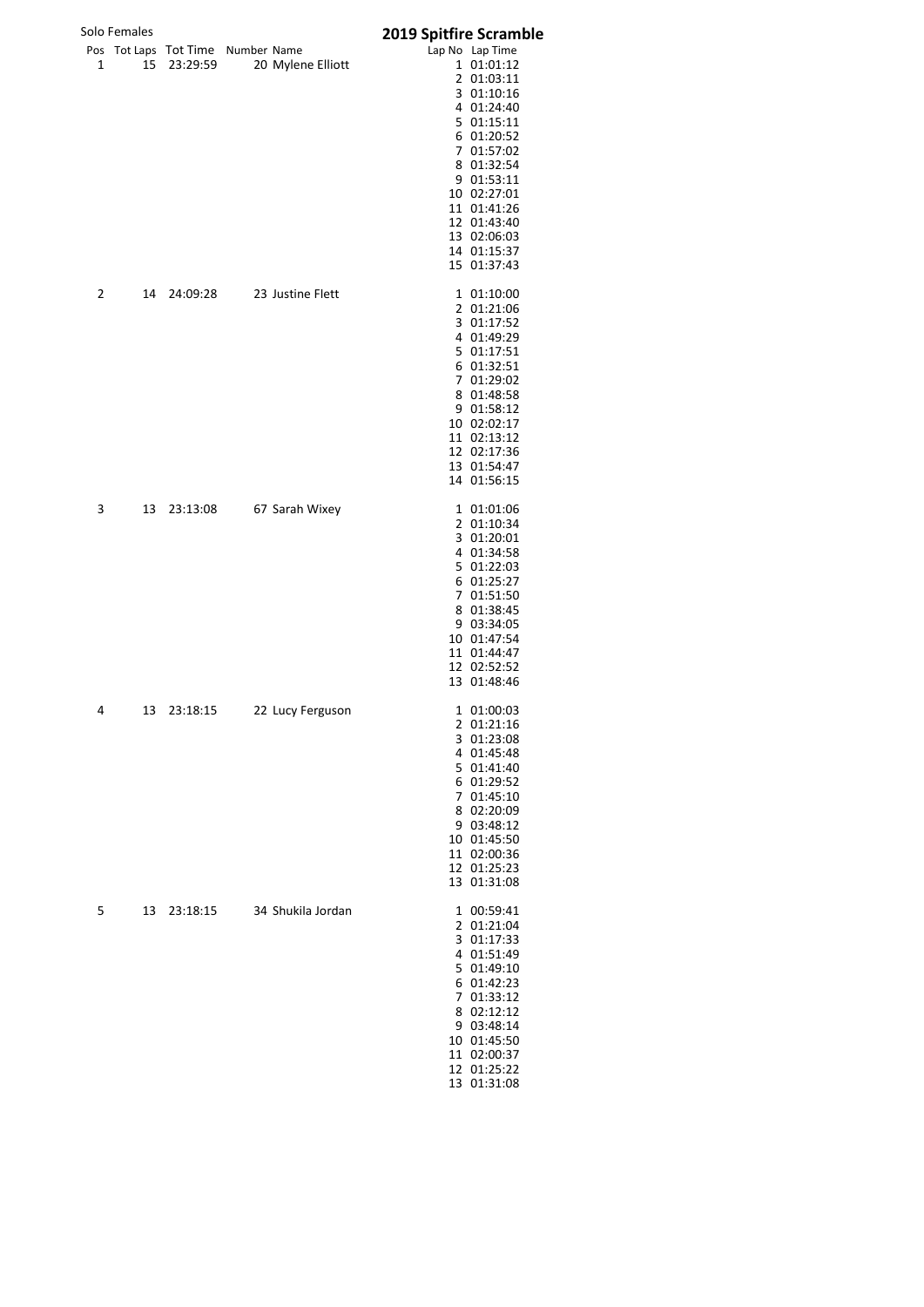|    | Solo Females |                                               |                     | 2019 Spitfire Scramble |                                                                                                                                                                                            |
|----|--------------|-----------------------------------------------|---------------------|------------------------|--------------------------------------------------------------------------------------------------------------------------------------------------------------------------------------------|
| 6  | 12           | Pos Tot Laps Tot Time Number Name<br>22:30:32 | 21 Zoe Enser        |                        | Lap No Lap Time<br>1 01:00:02<br>2 00:59:24<br>3 01:03:47<br>4 01:28:27<br>5 01:16:14<br>6 01:37:51<br>7 01:36:27<br>8 01:15:26<br>9 01:49:42<br>10 06:27:02<br>11 01:26:35<br>12 02:29:35 |
| 7  | 12           | 23:28:14                                      | 35 Carla Khouri     |                        | 1 01:06:07<br>2 01:43:14<br>3 02:07:08<br>4 01:07:08<br>5 01:09:39<br>6 01:06:32<br>7 02:05:59<br>8 06:15:33<br>9 01:40:45<br>10 01:49:41<br>11 01:40:35<br>12 01:35:53                    |
| 8  | 12           | 24:14:55                                      | 42 Ide Ni Chonaill  |                        | 1 01:00:35<br>2 01:01:47<br>3 01:22:13<br>4 01:42:38<br>5 01:21:18<br>6 01:22:50<br>7 03:02:07<br>8 01:50:34<br>9 07:11:40<br>10 01:27:12<br>11 01:38:16<br>12 01:13:45                    |
| 9  | 9            | 23:12:01                                      | 17 Lisa Dillon      |                        | 1 01:01:09<br>2 01:02:26<br>3 01:14:10<br>4 03:27:49<br>5 01:34:16<br>6 02:15:47<br>7 07:22:09<br>8 03:12:41<br>9 02:01:34                                                                 |
| 10 | 8            | 22:37:26                                      | 1 Sophie Apps       |                        | 1 00:52:43<br>2 00:52:40<br>3 01:02:57<br>4 01:25:23<br>5 01:34:44<br>6 03:25:31<br>7 08:15:49<br>8 05:07:39                                                                               |
| 11 | 8            | 23:40:22                                      | 9 Lucy Burdett      |                        | 1 01:12:30<br>2 01:56:52<br>3 02:09:34<br>4 02:17:02<br>5 03:58:08<br>6 02:18:27<br>7 04:51:03<br>8 04:56:46                                                                               |
| 12 | 7            | 19:00:18                                      | 63 Louise Whitehead |                        | 1 01:10:05<br>2 01:27:23<br>3 01:25:26<br>4 04:18:52<br>5 01:38:11<br>6 01:59:08<br>7 07:01:13                                                                                             |
| 13 | 6            | 11:38:46                                      | 44 Andrea osborne   |                        | 1 01:09:51<br>2 01:13:38<br>3 01:39:14<br>4 02:49:58<br>5 02:43:14<br>6 02:02:51                                                                                                           |